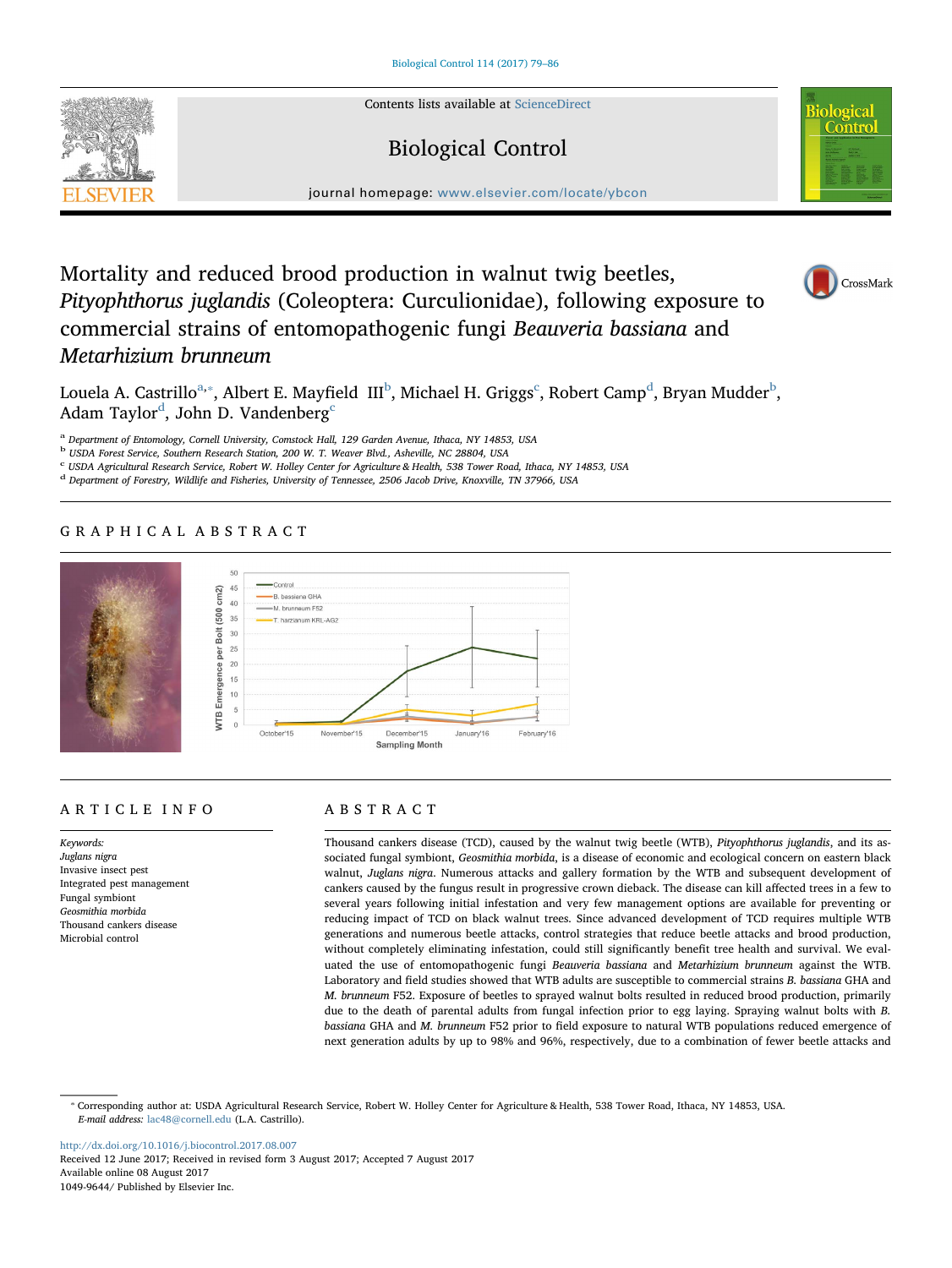mortality among those that tunneled. These results demonstrate the potential use of entomopathogenic fungi in the integrated management of TCD in walnut trees.

## 1. Introduction

The walnut twig beetle (WTB), Pityophthorus juglandis Blackman (Coleoptera: Curculionidae), a bark beetle endemic to Mexico and the southwestern continental United States (US) [\(Bright, 1981; Rugman-](#page-7-0)[Jones et al., 2015\)](#page-7-0), attacks several species of native and cultivated walnut trees, Juglans spp., including the economically important black walnut, J. nigra L. Walnut twig beetles attack large diameter twigs and branches and the main stems, and feed on the phloem [\(Graves et al.,](#page-7-1) [2009\)](#page-7-1). Males initiate tree colonization by constructing nuptial chambers in the bark and releasing pheromones to attract females, and a male is usually joined by two or more females ([Kirkendall, 1983](#page-7-2)). Mated females then tunnel and lay eggs individually along the wall of a gallery. Larvae tunnel and feed perpendicular to this gallery, along the phloem. There are three larval instars and the life cycle can be completed within 7 weeks ([Dallara et al., 2012; Tisserat et al., 2009\)](#page-7-3), with the potential for two or more overlapping generations per year [\(Tisserat](#page-7-4) [et al., 2009](#page-7-4)).

The WTB is associated with the fungus Geosmithia morbida Kolařík, Freeland, Utley & Tisserat (Ascomycota: Hypocreales), which is deposited as adult beetles feed on the phloem and in or around the galleries ([Cranshaw and Tisserat, 2008; Kola](#page-7-5)řík et al., 2011). Fungal infection results in the development of cankers, or localized areas of dead bark, cambium and underlying wood, on tree branches [\(Graves et al.,](#page-7-1) [2009; Seybold et al., 2013\)](#page-7-1). Numerous beetle attacks and the subsequent development of cankers caused by G. morbida essentially girdle stems and branches when the cankers coalesce ([Seybold et al., 2013;](#page-7-6) [Utley et al., 2013\)](#page-7-6). The disease, called thousand cankers disease (TCD), can lead to tree mortality within a few years of initial detection of symptoms ([Cranshaw and Tisserat, 2008; Seybold et al., 2013](#page-7-5)).

The WTB and its associated pathogen have recently spread from its historic range in New Mexico, California and Arizona to other western states [\(Cranshaw, 2011; Tisserat et al., 2009; Tisserat et al., 2011](#page-7-7)). WTB and G. morbida were detected in Tennessee in 2010 ([Grant et al., 2011\)](#page-7-8) and since then have been found in six other eastern states ([Seybold](#page-7-9) [et al., 2012a; Wiggins et al., 2014\)](#page-7-9), where J. nigra is important both economically and environmentally [\(Leslie et al., 2010; Randolph et al.,](#page-7-10) [2013\)](#page-7-10). Moreover, among the nine Juglans spp. inoculated with G. morbida by [Utley et al. \(2013\)](#page-7-11), J. nigra was observed highly susceptible to canker development, in contrast to J. major, which is native to the southwestern US and the original host described for the beetle ([Cranshaw and Tisserat, 2008](#page-7-5)). Recently, TCD was discovered in Europe, in J. nigra and J. regia trees in northeastern Italy, where both are also grown for lumber ([Montecchio and Faccoli, 2014; Montecchio](#page-7-12) [et al., 2014](#page-7-12)).

Efforts to control the disease and its spread include county- and state-level quarantines and other regulatory restrictions on walnut logs and walnut wood products with bark from infested areas. The movement of beetles and associated G. morbida results from human-mediated transport and natural dispersal and colonization of available hosts ([Newton and Fowler, 2009; Rugman-Jones et al., 2015](#page-7-13)). Interstate and intercontinental movement, however, is more likely due to the former, given the beetle's limited flight capacity [\(Kees et al., 2017\)](#page-7-14). Potential control measures to help prevent spread of WTB and TCD include phytosanitary treatments such as insecticide dips or heat treatments that kill the beetle, fungus, or both in infested log materials ([Audley](#page-7-15) [et al., 2016a,b; Mackes et al., 2016; May](#page-7-15)field et al., 2014).

Another control strategy might involve preventing or suppressing WTB infestations in live host trees. Currently, however, there are limited options to control beetle populations in infested trees, especially

for J. nigra. Because black walnut trees are sources not only of wood products but also of edible nuts, chemical pesticide application may be restricted by regulations applied to "nut crops" [\(Cranshaw and Tisserat,](#page-7-16) [2010\)](#page-7-16). Biological control agents including entomopathogenic fungi may represent a more environmentally acceptable alternative. A preliminary survey of pathogens associated with WTB showed that the fungus Beauveria bassiana (Ascomycota: Hypocreales) is a naturally occurring pathogen in WTB populations in Knox County, TN, with fungal infection present in 15% of the beetles examined (Juzwick, unpublished data). Mycoinsecticide applications could augment naturally occurring levels of fungal infections in the field, and may significantly reduce beetle populations when applied under a regime optimized to target peak beetle flights and at an effective rate and spray schedule.

In an effort to evaluate the potential of biological control fungi against WTB, we compared the susceptibility of WTB adults to two commercially available entomopathogenic fungi and assessed the impact of mycoinsecticides based on these fungi on beetle attacks and on beetle gallery establishment and brood production. We also tested the use of a commercially available mycoparasitic fungus, Trichoderma harzianum strain KRL-AG2 (Ascomycota: Hypocreales), to examine its potential impact on G. morbida.

# 2. Materials and methods

# 2.1. Source beetles for laboratory assays

Walnut twig beetles were obtained from naturally occurring populations in J. nigra trees in Knox County, TN, in 2014 and 2015. Uninfested logs (7–15 cm diameter) were first collected from a plantation of mature J. nigra trees in McDowell County, NC (35.688398 °N, −81.885745 °W), 70 miles west of any known WTB infestations. The logs were cut to 0.6 m lengths and the ends were sealed with melted paraffin wax to minimize drying. The following day the cut logs were baited with a WTB bubble cap lure (Cat. No. 300000968, Contech Enterprises, Victoria, BC) and hung in the crown of mature, WTB-infested J. nigra trees in Knox County, TN. Bolts were hung by attaching an eye-screw at one end, tying a rope to the eye screw, shooting the rope over tree branches using a throw line with a sandbag and a slingshot (Jameson LLC, Clover, SC), and then raising the logs into the crown (Mayfi[eld et al., 2014](#page-7-17)). In 2014, beetles were trapped at four locations: Burkhart Road (36.079571, −83.857823), Emory Road (36.094568, −83.907921), Hinton Drive (35.971804, −83.992083), and Warrior Trail (35.821485, −84.146238), with three to seven logs hung per tree in two to four trees at each site (total trees = 12; total logs = 16). In 2015, all 16 logs were hung in four trees at Warrior Trail. Logs were hung for approximately 7 ½ weeks beginning in early June 2014 and in late June 2015.

Newly infested logs were taken from the field and cut into two 30 cm long bolts for beetle rearing and collection. A screw hook was inserted into one end of each bolt before placing each in a rearing bucket described by Mayfi[eld et al. \(2014\).](#page-7-17) The bolt was suspended inside the bucket by fitting the screw hook through an eye bolt mounted in the inside of the bucket lid. The bottom of the bucket was cut out and fitted with a 23-cm diameter 1-liter plastic funnel (LUBEQ Corp., Elgin, IL), leading into a 100 or 250 ml polypropylene straight sided jar with screw cap (Thermo Fisher Scientific Inc., Waltham, MA). Buckets were suspended by their handles on wooden racks and were illuminated continuously by an LED string light source (C7, 120 V warm light bulb, Sival Inc., Santa Clara, CA) beneath each collection jar (Supplementary Fig. 1). Rearing buckets were maintained at room temperature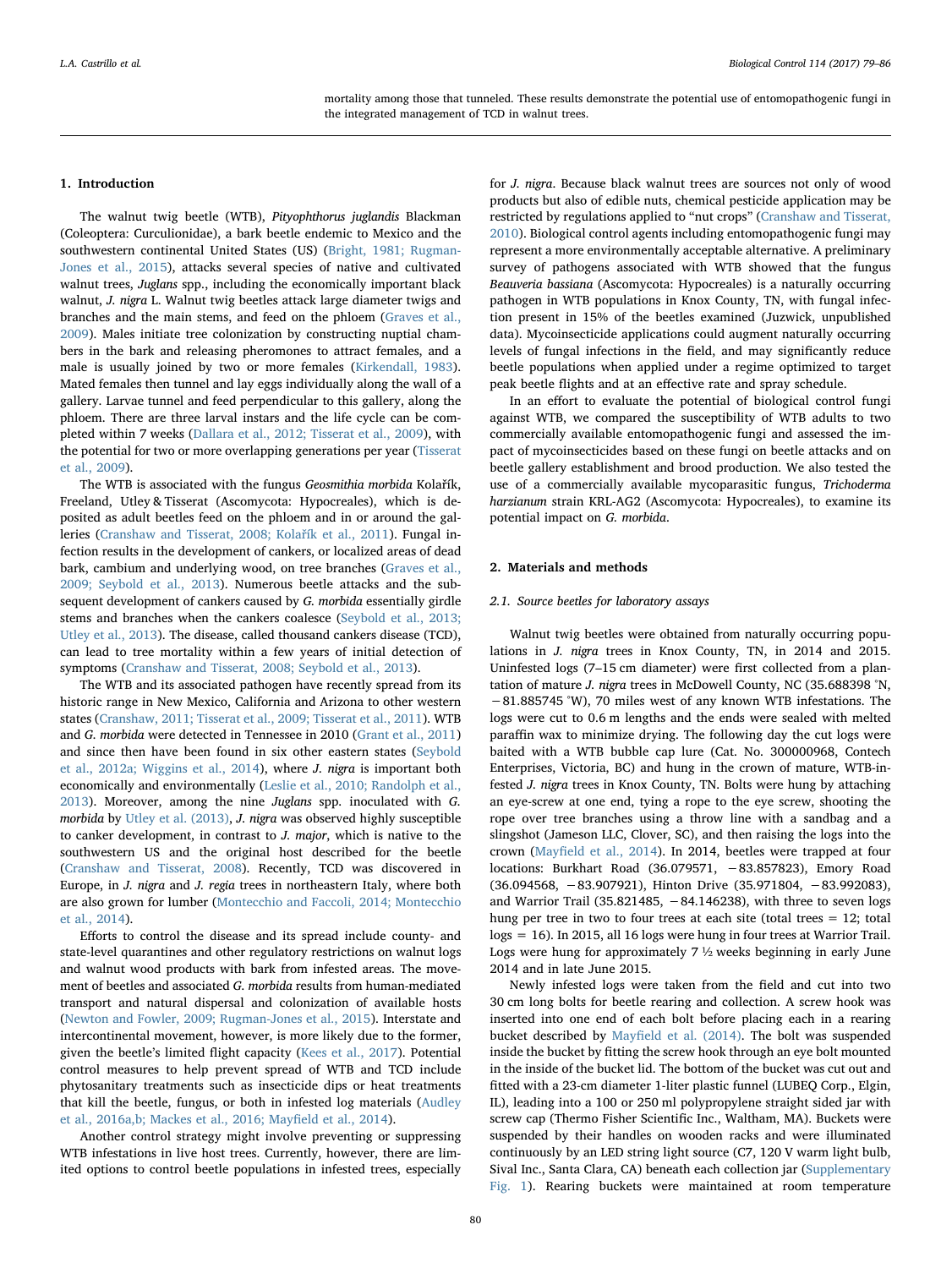(approximately 22–24 °C). Emergence of next generation WTB was monitored daily. Live beetles were placed in petri dishes lined with moistened filter paper and held at 10 °C until used in laboratory experiments within 7 days of collection. Prior to assays, beetles were examined under a dissecting microscope at 40 to 60X for identification and sorting by sex ([Seybold et al., 2012b](#page-7-18)).

# 2.2. Fungal biological control agents

Cultures or spore powders of B. bassiana strain GHA and Metarhizium brunneum strain F52 (=ARSEF 5198) (Ascomycota: Hypocreales) were obtained from Laverlam International (Butte, MT) and the ARS Entomopathogenic Fungal Culture Collection (ARSEF, Ithaca, NY), respectively. Single spore isolates were established from pure cultures of each strain as described by [Castrillo et al. \(2004\),](#page-7-19) and frozen stocks are maintained at the USDA-ARS Robert W. Holley Center, Ithaca, NY. Dried conidia were produced for both strains following protocols reported in [Castrillo et al. \(2008\)](#page-7-20) and were stored at -20 °C until use. Viability of conidia was tested prior to bioassays by preparing suspensions of  $10^3$  to  $10^2$  conidia per ml of sterile 0.01% aqueous Tween 80 solution and spreading 200 ul aliquots on plates of ¼-strength Sabouraud dextrose with yeast extract [\(Difco Manual,](#page-7-21) [1977\)](#page-7-21). There were three plates per dose per fungus. Culture plates were incubated at 25 °C in darkness for 18 to 24 h and examined under a compound microscope at 400X. The first 100 conidia encountered per plate during a scan were scored for germination. Viability of conidia in test suspensions ranged from 97% to 100%.

## 2.3. Laboratory bioassays: Fungal virulence to WTB adults

Stock suspensions of 25 mg fungal conidia in 15 ml of aqueous 0.01% Tween 80 with 1 g of 2 mm diameter glass beads (BioSpec Products, Bartlesville, OK) were prepared in 50-ml polypropylene centrifuge tubes and vortexed for 2 to 3 min. Concentrations of the resulting conidial suspensions were estimated using a Neubauer hemocytometer. In 2014, a series of dilutions was prepared for each strain to produce suspensions with an estimated target of  $10^5$  and  $10^6$  conidia per ml of 0.01% aqueous Tween 80 solution. WTB adults were dipped individually in 10 ml of conidial suspension for 30 s using a camel hair brush (size 1), with 10–15 females and 13–15 males per dosage per fungus per replicate. There were two replicates conducted on the same day using different beetle cohorts and different fungal suspensions. Dipped beetles were transferred to petri dishes lined with filter paper for 2 min to absorb excess moisture before placing them in individual Alcott shell vials ( $8 \times 35$  mm) with a small piece of moistened filter paper (15 mm diam.) lining the lower half of the inside. Tubes were capped with plastic lids punctured for ventilation. Tubes were held upright in polypropylene racks, incubated at 25 °C in darkness, and examined daily for 10 days for beetle mortality. Dead beetles were transferred to a semi-selective medium, wheat germ dodine agar (WGDA; [Sneh, 1991\)](#page-7-22), incubated at 25 °C in darkness, and examined for sporulation to verify fungus identity after 5–7 days. For controls, 11–15 females and 14–16 males were individually dipped in 0.01% aqueous Tween 80 solution and were handled as described above.

In 2015, the bioassay experiment was repeated using the same protocol as reported above, but with lower dosages of  $10^3$  and  $10^4$ conidia per ml of 0.01% aqueous Tween 80 solution because dosages used in 2014 resulted in very high mortality among treated beetles by day 4 or 5 for both fungi, and survival data were not amenable to computation of  $LD_{50}$  values. Results from the 2015 bioassays, however, showed high mortality among control insects, with  $12.5 \pm 7.2\%$ mortality by day 1 and up to 25  $\pm$  7.2% and 58  $\pm$  4.0% mortality by day 4 and 5, respectively. Although the lower fungal dosages tested resulted in comparatively lower mortality among treated beetles compared to those observed in 2014 (data not shown), the relatively high control mortality prevented any further analysis of the bioassay data.

#### 2.4. Small bolt laboratory assays

The impact of fungal treatment on beetle gallery establishment and brood production was determined by exposing untreated WTB adults to sprayed small walnut bolts (5–10 cm diameter, 13 cm length) that were cut from uninfested walnut trees in McDowell County, NC, and transported to Knox County, TN. The bolt ends were sealed with melted paraffin wax before spraying with either a mycoinsecticide (treatment) or distilled water (control). In 2014, two mycoinsecticides were tested: Botanigard® (a.i. B. bassiana strain GHA; Laverlam International) and Met52<sup>®</sup> (a.i. *M. brunneum strain F52 [formerly identified as M. aniso*pliae, Bischoff [et al., 2009\]](#page-7-23); Monsanto, St. Louis, MO). Each product was diluted in water (total volume of 600 ml) to produce a suspension of  $11.5 \times 10^8$  conidia per ml and 7.8  $\times$  10<sup>8</sup> conidia per ml for *B*. bassiana GHA and M. brunneum F52, respectively. A total of 28 small bolts was sprayed per treatment or control, and a small piece of bark  $(2.5 \text{ cm}^2)$ was sampled from four representative bolts per treatment after spraying to quantify conidial deposition. Each peeled bark sample was placed in a 50 ml conical-polypropylene tube, washed with 5 ml of sterile 0.01% aqueous Tween 80 solution, and 200-μl aliquots of stock wash and 1:100 to 1:1000 dilutions spread on WGDA plates. Plates were incubated at 25 °C in the dark and colony forming units counted after 5 to 7 days. There were two replicate plates per dilution per sample. Conidial deposition on sprayed bark was approximately 8.2  $\pm$  9.9  $\times$  10<sup>2</sup> and 3.3  $\pm$  4.7  $\times$  10<sup>2</sup> colony forming units (CFU) per mm<sup>2</sup> for *B*. bassiana GHA and M. brunneum F52, respectively. Less than one fungal CFU per mm<sup>2</sup> of control bark was observed.

Each bolt was placed in a plastic container (1.9 L clear, square-grip, polyethylene terephthalate container [18.4 cm  $\times$  11.4 cm  $\times$  12.1 cm] with a 11 cm diameter circular opening). A 6 cm circular hole was cut in the center of the polypropylene screw-neck lid and covered with 200 µm mesh screen for ventilation. Two adult females and four males were introduced into each container. Assay bolts were incubated at 24 °C in the dark for 4 weeks. Afterwards, bolts were stored at 5 °C until processing. A longitudinal cut on the bark of each bolt was made using a band saw and the bark carefully removed using chisels. Each peeled bark was placed in a plastic bag to prevent moisture loss while small sections of it were examined under a dissecting microscope for beetle galleries. Galleries were evidenced by dark brown discoloration on the inner bark and were exposed using chisels and tweezers to remove strands of phloem tissue covering the galleries. Data were recorded on gallery length, status of adults (alive or dead/infected with fungus) and brood (stages present and number), if any.

In 2015, the experiment was repeated and modified using 100 small bolts, with 25 bolts per treatment and four mating pairs introduced into each holding container. In addition to treatments with B. bassiana GHA, M. brunneum F52, and water (control) as described above, a fourth set of bolts was sprayed with the biological fungicide Rootshield® WP (a.i. T. harzianum Rifai strain KRL-AG2; Bioworks, Victor, NY) to target the fungal pathogen G. morbida. Rootshield® WP was applied at the recommended rate of 85–141 g per gallon for outdoor nursery crops, with 1.51% active ingredient or  $1 \times 10^7$  CFU per g. Conidial deposition on sprayed bark was approximately 9.1  $\pm$  5.4  $\times$  10<sup>2</sup>, 12  $\pm$  4.1  $\times$  10<sup>2</sup> and 2.5  $\pm$  1.1  $\times$  10<sup>1</sup> CFU per mm<sup>2</sup> for *B*. bassiana GHA, *M*. brunneum F52 and T. harzianum KRL-AG2, respectively. Less than one fungal CFU per mm<sup>2</sup> of control bark was observed.

Analysis of variance (ANOVA) was used to determine mycoinsecticide effects on mean gallery length, number of progeny and progeny per gallery length (mm) (JMP Pro® 12.2.0). Each scoring of an attack was based on evidence of beetle boring or tunneling on the small bolts, while the data on gallery length and number of progeny were based only on observed nuptial chambers with a female, with or without connecting egg or larval galleries, or chambers without a female but with adjacent egg or larval galleries. Means separation was conducted using Dunnett's test.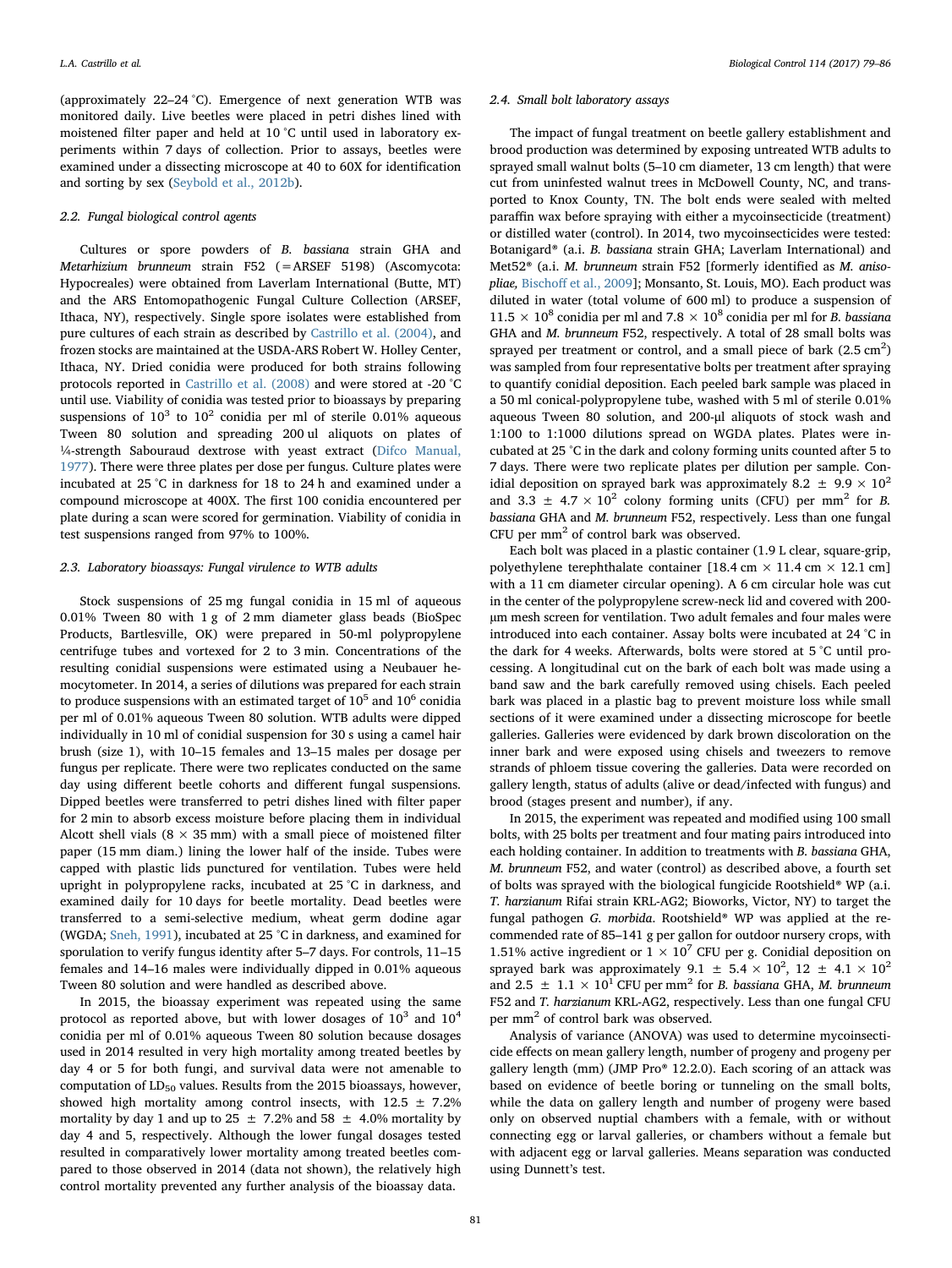#### 2.5. Large bolt field assays

To evaluate the effects of mycoinsecticide and biological fungicide treatments on WTB in a field setting, large walnut bolts (7–15 cm diameter, 0.6 m length) were obtained from uninfested J. nigra trees in McDowell County, NC, sprayed as described above, baited with WTB cap lure stapled at midpoint of each log, and hung in the crown of infested J. nigra trees in Knox County, TN, following procedures described in 2.1 (Supplementary Fig. 2). In 2014, thirteen bolts were assigned to each of three treatments (Botanigard® B. bassiana GHA, Met 52® M. brunneum F52, and water control) and sprayed as described for the small bolt laboratory assays (section 2.4) immediately prior to field deployment. Bark samples from four representative bolts were also collected prior to field deployment to determine conidial deposition. Estimates of conidial deposition on sprayed bark were 4.8  $\pm$  4.6  $\times$  10<sup>2</sup> and 5.3  $\pm$  1.3  $\times$  10<sup>2</sup> CFU per mm<sup>2</sup> for *B*. bassiana GHA and M. brunneum F52, respectively. From control bark samples, 2.6  $\pm$  2.5 CFU per mm<sup>2</sup> was observed.

Bolts were hung at the same four sites reported in section 2.1, in two to four trees at each site, with one replicate of the three treatments per tree (total trees  $= 13$ ). Bolts were spaced as widely and as evenly within the crown of each tree as possible to minimize the risk of cross contamination between treatments. Mycoinsecticide-treated and control bolts were deployed for 8 days (14–22 Aug 2014) and then transferred to 32-gallon ventilated plastic garbage bins incubated outdoors in the shade for 3 weeks to allow for brood development. Afterwards, bolts were held at 5 °C until processing to delay adult emergence. When processed, bolts were cut in half, and one half of each was carefully peeled as described in section 2.4 to determine the number of attacks and expose galleries present. Gallery length, status of adults (alive or dead/infected with fungus) and brood (stages present and number), were recorded when present. Empty short tunnels from exploratory attacks (usually a WTB body length or  $\leq$  2 mm length and without brood) or male-only chambers were omitted from analysis of gallery lengths because these were not directly indicative of the potential numbers of beetles in the next generation. The other half of each bolt was placed in a rearing container (described in 2.1) for monitoring WTB adult emergence. Beetles emerging from these bolts were collected in 100 or 250-ml polypropylene screw cap jars with antifreeze to preserve samples between collection. Samples were collected every 2 to 4 weeks until April of the following year. Numbers of males and females emerged per bolt were counted separately but pooled for analysis, and emergence was standardized by log surface area (beetles per 500  $\text{cm}^2$ ).

In 2015, the experiment was repeated with modifications. In addition to treatments with B. bassiana GHA, M. brunneum F52, and untreated controls, a fourth treatment was added using the biological fungicide Rootshield® WP, applied as described in the small bolt assays. Estimates of conidial deposition on sprayed bark were 6.5  $\pm$  4.5  $\times$  10<sup>2</sup>, 16.3  $\pm$  4.6  $\times$  10<sup>2</sup> and 4.1  $\pm$  2.9 CFU per mm<sup>2</sup> for B. bassiana GHA, M. brunneum F52, and T. harzianum KRL-AG2, respectively. From control bark samples less than one CFU was observed per mm<sup>2</sup>. Twelve large bolts were sprayed with either a mycoinsecticide/biological fungicide or water (for control) (total bolts = 48) and were hung in the crown of infested trees for 10 days (26 Aug – 4 Sep 2015). There were one to four trees at each of the same four sites used in 2014, with one replicate of each treatment per tree. Afterwards, newly infested bolts were handled as described for 2014 experiment, with modification. One half of each bolt was placed into emergence containers for monitoring WTB adult emergence, whereas the other half was not peeled but used for a separate study (not reported here). Adult emergence in 2015–2016 was monitored every 2–4 weeks through April 2016 for all treatments, and through February 2017 for the control treatment only. Emergence was standardized as numbers of beetles per 500 cm<sup>2</sup> of bark surface area.

ANOVA was used to evaluate treatment effects on mean number of WTB attacks, gallery length, number of progeny and progeny per

gallery length (JMP Pro® 12.2.0) on the large walnut bolts peeled in 2014. Consistent with the small bolt experiment, the number of attacks on large bolts was based on all observed beetle chambers or galleries (with and without females or brood), whereas the data on gallery length and number of progeny were based only on observed nuptial chambers and brood galleries.

In 2015–2016, peak emergence from control bolts in January 2016 was followed by steadily increasing emergence from all treatments by March and April 2016 (see Results). This pattern strongly suggested that beetles were re-colonizing bolts within the container and producing additional generations that were no longer affected by the initial mycoinsecticide or biological fungicide treatments. Therefore, for statistical analyses in both 2014–2015 and 2015–2016, emergence data were summarized by month and analyzed for the period October through February only. ANOVA was used to evaluate the effects of treatment, sampling month, and the treatment  $\times$  month interaction. Means separation was performed using Dunnett's test and Tukey-Kramer HSD.

#### 3. Results

## 3.1. Laboratory dip assays: Fungal virulence to WTB adults

WTB adults were susceptible to both entomopathogenic fungi B. bassiana strain GHA and M. brunneum strain F52. Exposure of male and female adults to suspensions of these fungi at dosages of  $10^5$  and  $10^6$ conidia per ml by dipping resulted in 63.8  $\pm$  4.6% and 96.3  $\pm$  2.2% (for GHA) and 76.1  $\pm$  3.1% and 90.6  $\pm$  7.3% (for F52) uncorrected combined mortality for the two sexes, respectively, by day 4 ([Fig. 1](#page-3-0)). Control mortality was 17%  $\pm$  4.5% on the same day. By day 5, beetle mortality from treatments increased, but so did control mortality to 33.5  $\pm$  5.0%, which was too high to continue with the bioassay (S. Wraight, personal communication). Plating of treated cadavers on WGDA resulted in fungal growth and spore production identifiable as either B. bassiana of M. brunneum on most cadavers (Supplementary Fig. 3). By contrast, control cadavers had saprophytic fungal or bacterial growth.

## 3.2. Small bolt laboratory assays

Galleries formed by the WTB in the small walnut bolts consisted of a mix of nuptial chambers with or without a female adult, and with or without connecting brood galleries. Brood was observed in galleries

<span id="page-3-0"></span>

Fig. 1. Cumulative mortality (mean  $\pm$  standard error) of combined female and male Pityophthorus juglandis adults after exposure to two dosages of entomopathogenic fungi Beauveria bassiana strain GHA and Metarhizium brunneum strain F52. Adults were dipped in 0.01% aqueous Tween solution with or without fungal conidia (control) for 30 s before transfer to individual Alcott vials for daily observations.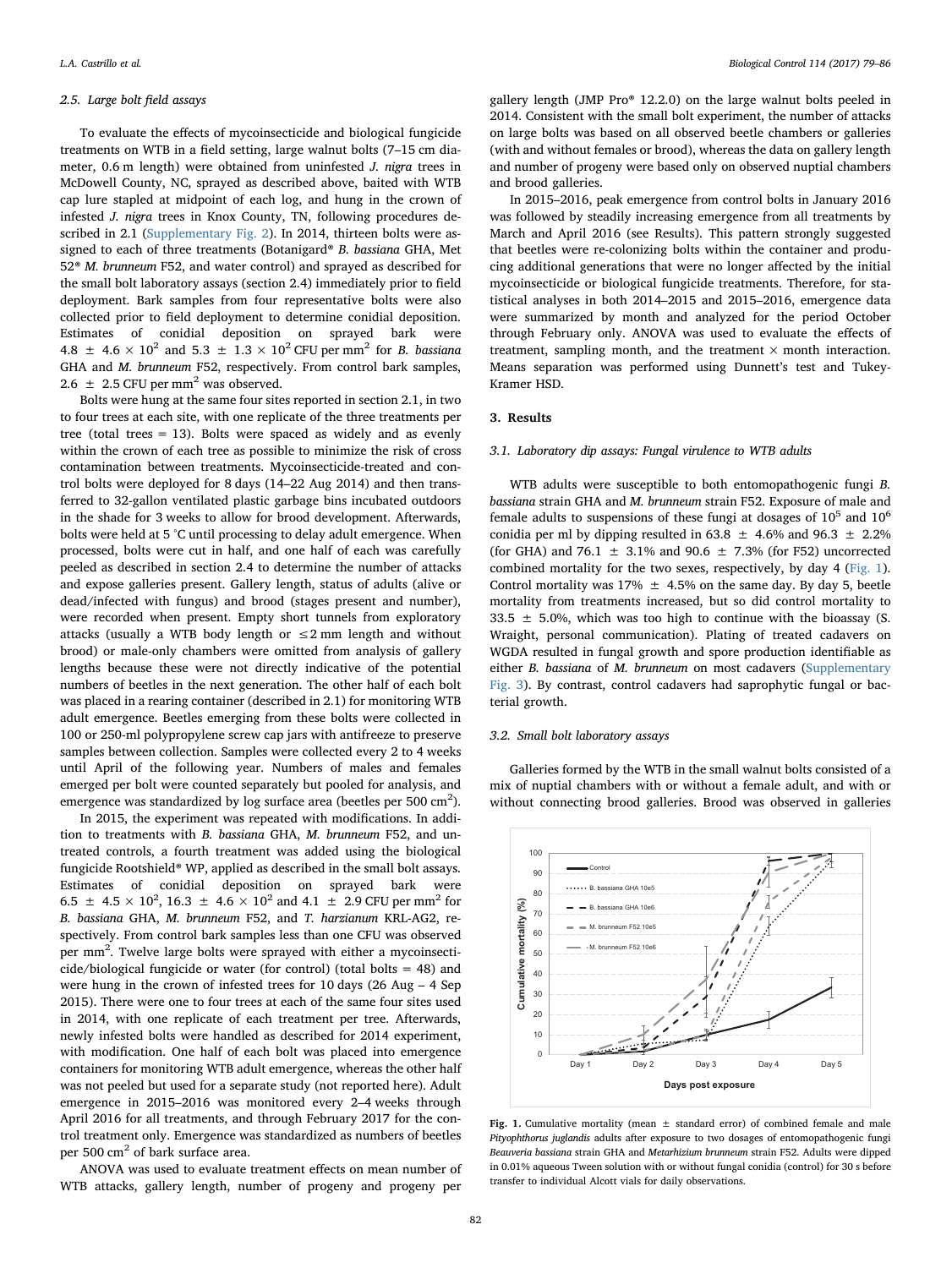that ranged from 7 to 166 mm, with the shortest gallery containing 3 larvae in an untreated bolt. Most of the progeny observed were eggs and larvae, with a few pupae observed only in the 2015 experiment.

The number of beetle attacks and nuptial chambers/brood galleries was variable among treated and untreated small bolts ([Table 1](#page-4-0)). In 2014, 86% (24 of 28) of untreated bolts had evidence of beetle attacks, while only 36% and 25% of the B. bassiana GHA- and M. brunneum F52 treated bolts, respectively, exhibited attacks. In 2015, 56% of the untreated bolts were attacked, whereas 32%, 24%, and 60% of the B. bassiana GHA-, M. brunneum F52- and T. harzianum-treated bolts, respectively, were attacked. Not all attacks resulted in galleries with brood; some attacks resulted in only very short  $(\leq 2 \text{ mm length})$  and empty tunnels or chambers containing only an adult male.

Of the nuptial chambers and brood galleries examined in 2014, no significant differences were observed between untreated and treated bolts in mean gallery length ( $F_{2,71} = 1.29$ ,  $P = 0.28$ ), mean progeny per gallery ( $F_{2,71} = 1.79$ ,  $P = 0.17$ ), and the progeny produced per gallery length ( $F_{2,71} = 2.90, P = 0.06$ ) [\(Table 1\)](#page-4-0). Similarly, in 2015 no significant differences were observed between untreated and treated bolts in mean gallery length, mean progeny per gallery and in the progeny produced per gallery length ([Table 1\)](#page-4-0). Comparisons among the three fungal treatments, however, showed significant differences in gallery length ( $F_{3,60} = 4.49$ ,  $P = 0.007$ ) and in progeny per gallery  $(F<sub>3,60</sub> = 6.04, P = 0.001)$ , with higher numbers in T. harzianum-treated bolts compared to those sprayed with B. bassiana GHA. Progeny produced per gallery length was comparable among all fungal treatments  $(F_{3,60} = 0.60, P = 0.61).$ 

In the untreated small bolts that lacked galleries, dead adults were observed outside of the bolt in the container or in nuptial chambers. None of these cadavers showed evidence of fungal infection. By contrast, several dead adults examined in chambers in both the B. bassiana GHA- and M. brunneum F52-treated bolts were covered with fungal conidia. Only a few of the progeny found associated with these infected adults showed signs of fungal infection, however.

# 3.3. Large bolt field assays

In 2014, all of the untreated and most (92%) of the treated large walnut bolts hung in the crowns of infested J. nigra trees were attacked by WTB ([Table 2\)](#page-5-0). The number of attacks was significantly higher in untreated bolts compared to those treated with either fungus (Dunnett's  $/d = 2.25$ , P < 0.0001, df = 2) [\(Table 2](#page-5-0)). As in the small bolt assays, not all of these attacks resulted in nuptial chambers with females and brood galleries. In untreated bolts, 61% (73 of 119) of the attacks included nuptial chambers/brood galleries, whereas in B. bassiana GHA-

and M. brunneum F52-treated bolts, 46% and 45% of the attacks, respectively, resulted in nuptial chambers/brood galleries. Among these galleries, no significant differences were observed in gallery length  $(F_{2,104} = 0.87, P = 0.41)$  or brood size per gallery length  $(F_{2,104} 1.11,$  $P = 0.33$ ) between untreated and treated bolts ([Table 2](#page-5-0)). A significant difference in brood size, however, was observed between untreated and treated bolts ( $F_{2,104} = 4.55$ ,  $P = 0.01$ ), with fewer brood in both fungal treatments ([Table 2](#page-5-0)).

In the first six months following field exposure in late August-early September, WTB emergence from containerized walnut bolts was highest from December through February in both the 2014–2015 experiment and the 2015–2016 experiment ([Table 3\)](#page-5-1). Comparison of the two experiments, however, indicated much higher emergence in 2015–2016, with up to 424 beetles per 500  $\text{cm}^2$  in December, compared to 2014–2015, with up to only 61 beetles per 500  $\text{cm}^2$  in January. One untreated bolt in the 2015–2016 experiment produced a total of 1,248 beetles from November into February, or an average of 312 beetles per month (or 133 beetles per 500 cm<sup>2</sup> per month).

Comparison of early beetle emergence from untreated bolts with those treated with biological control fungi revealed significant effects of treatment  $(F_{2,765} = 10.98, P = < 0.0001)$ , sampling month  $(F_{4,765} = 8.09, P = < 0.0001)$ , and interaction between treatment and sampling month ( $F_{8,765} = 3.58$ ,  $P = 0.0004$ ) in 2014–2015 [\(Table 3](#page-5-1)). Similar results were observed in 2015–2016, with significant effects of treatment  $(F_{3,412} = 16.19, P = < 0.0001)$ , sampling month  $(F_{4,412} = 6.7, P = < 0.0001)$  and interaction between treatment and sampling month  $(F_{2,412} = 2.9, P = 0.0007)$ . In 2014–2015, adult emergence from untreated bolts was higher than from B. bassiana GHAand/or M. brunneum F52-treated bolts in January 2015 (Dunnett's /d/  $= 2.23$ ,  $P < 0.0001$ , df  $= 2$ ) and February 2015 (Dunnett's /d/  $= 2.37, P < 0.0001, df = 2$ ) only. In 2015–2016, adult emergence was higher from untreated bolts versus B. bassiana GHA- and/or M. brunneum F52-treatments during all the sampling months: October (Dunnett's  $\frac{d}{=2.39}$ , P 0.04, df = 3), November (Dunnett's  $\frac{d}{=2.37}$ , P 0.04, df = 3) and December (Dunnett's  $/d = 2.39$ , P 0.04, df = 3) 2015; and January (Dunnett's  $/d = 2.43$ , P 0.03, df = 3) and February (Dunnett's  $/d$  = 2.67, P 0.02, df = 3) 2016. Mean adult emergence from untreated controls was at least 25 times higher than emergence from B. bassiana GHA- and M. brunneum F52-treated bolts in January 2016. By contrast, Trichoderma harzianum KRL-AG2 did not reduce emergence during any sampling month relative to untreated controls ([Table 3](#page-5-1)).

Extended monitoring of WTB emergence in March and April 2016 revealed a similar pattern of increasing emergence in all treatments (Supplementary Fig. 4), suggesting the production of another

<span id="page-4-0"></span>Table 1

Pityophthorus juglandis attacks, gallery establishment and brood production in small walnut bolts untreated or treated with biological control fungi Beauveria bassiana strain GHA, Met[a](#page-4-1)rhizium brunneum strain F52 or Trichoderma harzianum strain KRL-AG2.

| Year/               | Total No. bolts        | Total No. attacks               | Gallery length (mm)                | Brood size                         | Brood/gallery (mm)         |
|---------------------|------------------------|---------------------------------|------------------------------------|------------------------------------|----------------------------|
| Treatment           | (w/ attacks; w/ brood) | $(w / \text{ females/broad})^b$ | mean $\pm$ SE (range) <sup>c</sup> | mean $\pm$ SE (range) <sup>c</sup> | mean $\pm$ SE <sup>c</sup> |
| 2014                |                        |                                 |                                    |                                    |                            |
| Untreated (Control) | 28 (24; 19)            | 47 (46)                         | $37.25 \pm 6.47$ (3-204)           | $5.80 \pm 1.32(0-37)$              | $0.22 \pm 0.05$            |
| B. bassiana GHA     | 28(10; 6)              | 25(17)                          | $25.15 \pm 4.7(5-69)$              | $7.53 \pm 2.18(0-30)$              | $0.34 \pm 0.11$            |
| M. brunneum F52     | 28(7; 7)               | 24(11)                          | $21.08 \pm 2.14(5-31)$             | $11.27 \pm 2.10(0-22)$             | $0.51 \pm 0.10$            |
| 2015                |                        |                                 |                                    |                                    |                            |
| Untreated (Control) | 25(14:10)              | 29(24)                          | $34.95 \pm 4.18(5 - 77)$           | $19.42 \pm 3.21(0-50)$             | $0.56 \pm 0.10$            |
| B. bassiana GHA     | 25(8; 6)               | 16(15)                          | $23.27 \pm 2.83(4-39)$             | $12.33 \pm 2.30 (0-44)$            | $0.55 \pm 0.13$            |
| M. brunneum F52     | 25(6; 5)               | 8(5)                            | $39.80 \pm 16.87(11-105)$          | $20.80 \pm 4.89(4-32)$             | $0.68 \pm 0.22$            |
| T. harzianum        | 25(15; 15)             | 27(20)                          | $49.50 \pm 5.16(12 - 108)$         | $34.6 \pm 4.47(0-65)$              | $0.73 \pm 0.11$            |
|                     |                        |                                 |                                    |                                    |                            |

No significant differences were observed between control (untreated) and treated bolts (Dunnett's Method, alpha = 0.05).

<span id="page-4-1"></span>a Commercially available mycoinsecticides Botanigard® (a.i. B. bassiana strain GHA) and Met52® (a.i. M. brunneum strain F52) and biological fungicide Rootshield® (a.i. T. harzianum strain KRL-AG2) were sprayed on walnut bolts (5-10 cm diameter, 13 cm length) before exposing P. juglandis mating pairs into individual containers holding these bolts. Rootshield® was tested only in 2015.

<span id="page-4-2"></span> $^{\rm b}$  Beetle attacks included short (  $\leq$  2 mm) empty tunnels, chambers with only an adult male, and chambers with adult female and brood galleries.

<span id="page-4-3"></span> $^{\rm c}$  Only chambers with females and brood galleries were included in the means and analysis of gallery length and brood size.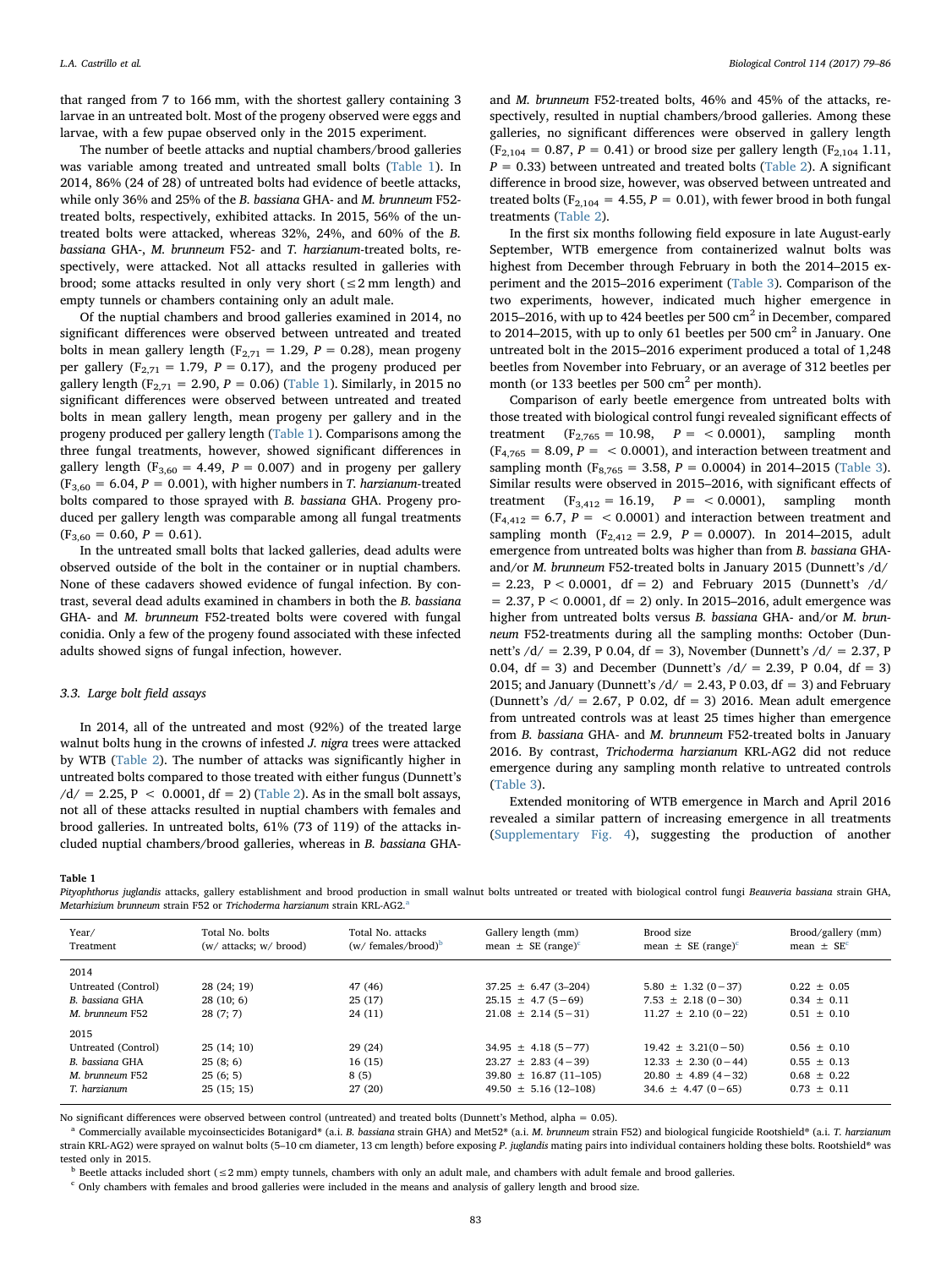#### <span id="page-5-0"></span>Table 2

Pityophthorus juglandis attacks, gallery establishment and brood production in large walnut bolts untreated or treated with biological control fungi Beauveria bassiana strain GHA or Metarhizium brunneum strain F52 in 2014[a.](#page-5-2)

| Year/               | Total No. bolts | Total No. attacks                              | Gallery length (mm)                | Brood size                         | Brood/gallery length (mm)  |
|---------------------|-----------------|------------------------------------------------|------------------------------------|------------------------------------|----------------------------|
| Treatment           | (w/ attacks)    | $(\text{mean} \pm \text{SE}) (\text{range})^D$ | mean $\pm$ SE (range) <sup>c</sup> | mean $\pm$ SE (range) <sup>c</sup> | mean $\pm$ SE <sup>c</sup> |
| Untreated (Control) | 13(13)          | $119(7.9 \pm 0.6) (1 - 27)$                    | $20.88 \pm 2.11(2-85)$             | $12.47 \pm 1.59(0-70)$             | $0.69 \pm 0.19$            |
| B. bassiana GHA     | 13 (12)         | $35(2.9 \pm 0.3)^{*}(1-8)$                     | $20.51 \pm 4.09(2-54)$             | $6.19 \pm 1.3$ (0 - 15)            | $0.33 \pm 0.08$            |
| M. brunneum F52     | 13 (12)         | 40 $(2.9 \pm 0.3)^{\dagger}$ $(1-7)$           | $14.94 \pm 3.31(4-59)$             | $4.22 \pm 1.69$ (0 - 21)           | $0.21 \pm 0.06$            |

<span id="page-5-2"></span><sup>a</sup> Commercially available mycoinsecticides Botanigard® (a.i. B. bassiana strain GHA) and Met52® (a.i. M. brunneum strain F52) were sprayed on uninfested walnut bolts (7-17 cm diameter, 0.6 m length) that were then hung in the crown of P. juglandis-infested Juglans nigra trees in Knox County, TN, in 2014. There was one set of treated and untreated bolts per tree, with two to four trees at four sites (total  $= 13$  trees).

<span id="page-5-3"></span><sup>b</sup> One half of each newly infested bolt was peeled and examined for beetle attacks. Beetle hits observed include short empty tunnels, chambers with only a male adult, chambers with female adults and brood galleries. Total hits reflect cumulative total for all infested bolts per treatment. Means followed by an asterisk are significantly different from control (untreated) (Dunnett's Method, alpha = 0.05).

<span id="page-5-4"></span>Only chambers with females and brood galleries were included in the analysis; beetle attacks that resulted in a very short (usually  $\leq$ 2 mm) and empty tunnel or chambers with only male adults were omitted. Mean  $f \pm SE$ ) gallery length and brood size values were based on these chambers/galleries (control n = 73; B. bassiana GHA n = 16; and M. brunneum  $F52n = 18$ ). Means within a column followed by an asterisk are significantly different from control (untreated) (Dunnett's Method, alpha = 0.05).

#### <span id="page-5-1"></span>Table 3

Emergence of adult Pityophthorus juglandis from large walnut bolts untreated or treated with biological control fungus Beauveria bassiana strain GHA, Metarhizium brunneum strain F52 or Trichoderma harzianum strain KRL-AG2

| Year/Treatment       | Beetle emergence per month <sup>b</sup><br><b>Bolts</b><br>(n) | October<br>$(mean \pm SE)$ | November<br>$(mean \pm SE)$ | December<br>$(mean \pm SE)$ | January<br>$(mean \pm SE)$   | February<br>$mean \pm SE$    |
|----------------------|----------------------------------------------------------------|----------------------------|-----------------------------|-----------------------------|------------------------------|------------------------------|
| 2014-2015            |                                                                |                            |                             |                             |                              |                              |
| Untreated (Control)  | 13                                                             | $0.12 \pm 0.04$            | $0.35 + 0.11$               | $1.03 + 0.21$               | $1.18 + 0.27$                | $0.72 \pm 0.18$              |
| B. bassiana GHA      | 13                                                             | $0.05 + 0.02$              | $1.04 + 0.37$               | $1.45 + 0.49$               | $0.32 + 0.1$                 | $0.15 \pm 0.05$              |
| M. brunneum F52      | 13                                                             | $0.05 \pm 0.02$            | $0.08 + 0.03$               | $0.35 + 0.23$               | $0.18 \pm 0.08$ <sup>*</sup> | $0.04 \pm 0.02$ <sup>*</sup> |
| 2015-2016            |                                                                |                            |                             |                             |                              |                              |
| Untreated (Control)  | 12                                                             | $0.59 + 0.19$              | $1.12 \pm 0.43$             | $17.67 + 8.36$              | $25.52 \pm 13.36$            | $21.85 \pm 9.37$             |
| B. bassiana GHA      | 12                                                             | $0.39 \pm 0.18$            | $0.28 \pm 0.13$             | $2.11 \pm 0.94$             | $0.61 \pm 0.39$              | $2.71 \pm 1.37$              |
| M. brunneum F52      | 12                                                             | $0.09 + 0.04$              | $0.34 + 0.15$               | $2.80 + 1.20^{8}$           | $0.94 + 0.44$                | $2.61 + 1.17$                |
| T. harzianum KRI-AG2 | 12                                                             | $0.15 \pm 0.05$            | $0.32 \pm 0.12$             | $5.0 \pm 1.62$              | $3.09 \pm 1.71$              | $6.88 \pm 2.27$              |
|                      |                                                                |                            |                             |                             |                              |                              |

<span id="page-5-5"></span>a Commercially available mycoinsecticides Botanigard® (a.i. B. bassiana strain GHA), Met52® (a.i. M. brunneum strain F52) and biological fungicide Rootshield® (a.i. T. harzianum strain KRL-AG2) were sprayed on uninfested walnut bolts that were then hung in the crown of P. juglandis-infested Juglans nigra trees in Knox County, TN, for 8-10 days. One half of each newly infested bolt was placed in individual rearing containers and monitored for beetle emergence. There was one set of treated and untreated bolts per tree, with one to four trees at four sites (2014 total trees = 13; 2015 total trees = 12). Rootshield<sup>®</sup> was tested only in 2015.

<span id="page-5-6"></span><sup>b</sup> Number of female and male adults were combined per log and values divided by bolt surface area (500 cm<sup>2</sup>). Means within a column per experimental period followed by an asterisk are significantly different from control (untreated) (Dunnett's Method, alpha =  $0.05$ ).

generation of beetles that was not affected by the initial mycoinsecticide sprays; thus monitoring of emergence from sprayed bolts was discontinued. To determine how long beetles would continue to utilize the same piece of containerized wood, however, emergence from the control treatment was monitored until February 2017. Overall, beetles emerged from control bolts continuously for over 14 months (early October 2015 to mid-December 2016) (Supplementary Fig. 4).

#### 4. Discussion

In the epidemiology of TCD, G. morbida does not produce a systemic infection; rather walnut tree mortality ensues from numerous beetle attacks (and attendant infections), often from multiple generations of beetles [\(Graves et al., 2009\)](#page-7-1). Each beetle attack results in a localized canker and the coalescence of numerous cankers produces a girdling effect ([Graves et al., 2009; Utley et al., 2013](#page-7-1)). Although the fungus produces a large number of conidia, cankers are observed only at beetle feeding sites or in and around their galleries ([Utley et al., 2013\)](#page-7-11). This epidemiology suggests opportunities to develop strategies that protect lightly-infested trees by reducing beetle populations below damaging thresholds without completely eliminating infestations. The use of biological control agents that reduce succeeding beetle generations but not affect the nut crop, may be particularly advantageous with black walnut. Our studies with entomopathogenic fungi, specifically B. bassiana and M. brunneum, demonstrate that these fungi are virulent against WTB adults and that applications of commercially available mycoinsecticides based on these fungi to walnut bark can reduce the

numbers of emerging next generation adults.

Bioassays of adults of both sexes showed comparable susceptibility to both fungi, with mortality from infection occurring as early as three to four days after exposure. This is important because death of attacking adults within a short period following exposure to fungus on sprayed bark would be necessary to prevent progeny production. Unfortunately, we were not able to establish a lethal dosage for either fungus to kill 50% of the beetles  $(LD_{50})$ , nor establish the time to kill 50% of the beetles at a given dosage for each fungus  $(LT_{50})$ , due to insufficient numbers of beetles available for multiple assays. Ideally, bioassays designed to determine  $LD_{50}$  and  $LT_{50}$  require numerous insects of about the same age at the same time, which is difficult to obtain when an artificial rearing system is not available. To obtain enough WTB to test two dosages at a time for our assays, emerged adults collected over a few days were held at 10 °C. This protocol and the holding of dipped beetles in glass vials with no food (i.e., small piece of fresh bark) likely contributed to high control mortality by day 4 or 5 after exposure. This prevented any statistical analysis of available data or additional tests of multiple lower dosages of each fungus. For insect bioassays, it is ideal to test four to five fungal dosages to establish an  $LD_{50}$  for given fungal isolate (e.g., [Castrillo et al., 2011; Castrillo et al., 2013](#page-7-24)). Neither the exposure method itself nor the immediate handling procedure caused beetle mortality, which is evident in zero beetle mortality observed the day after dipping the beetles in 0.01% Tween, with or without fungal conidia in bioassays conducted in 2014. This exposure method has been used for other beetles such as the emerald ash borer collected from infested ash logs (e.g., [Liu and Bauer, 2006; Castrillo et al., 2010](#page-7-25)). For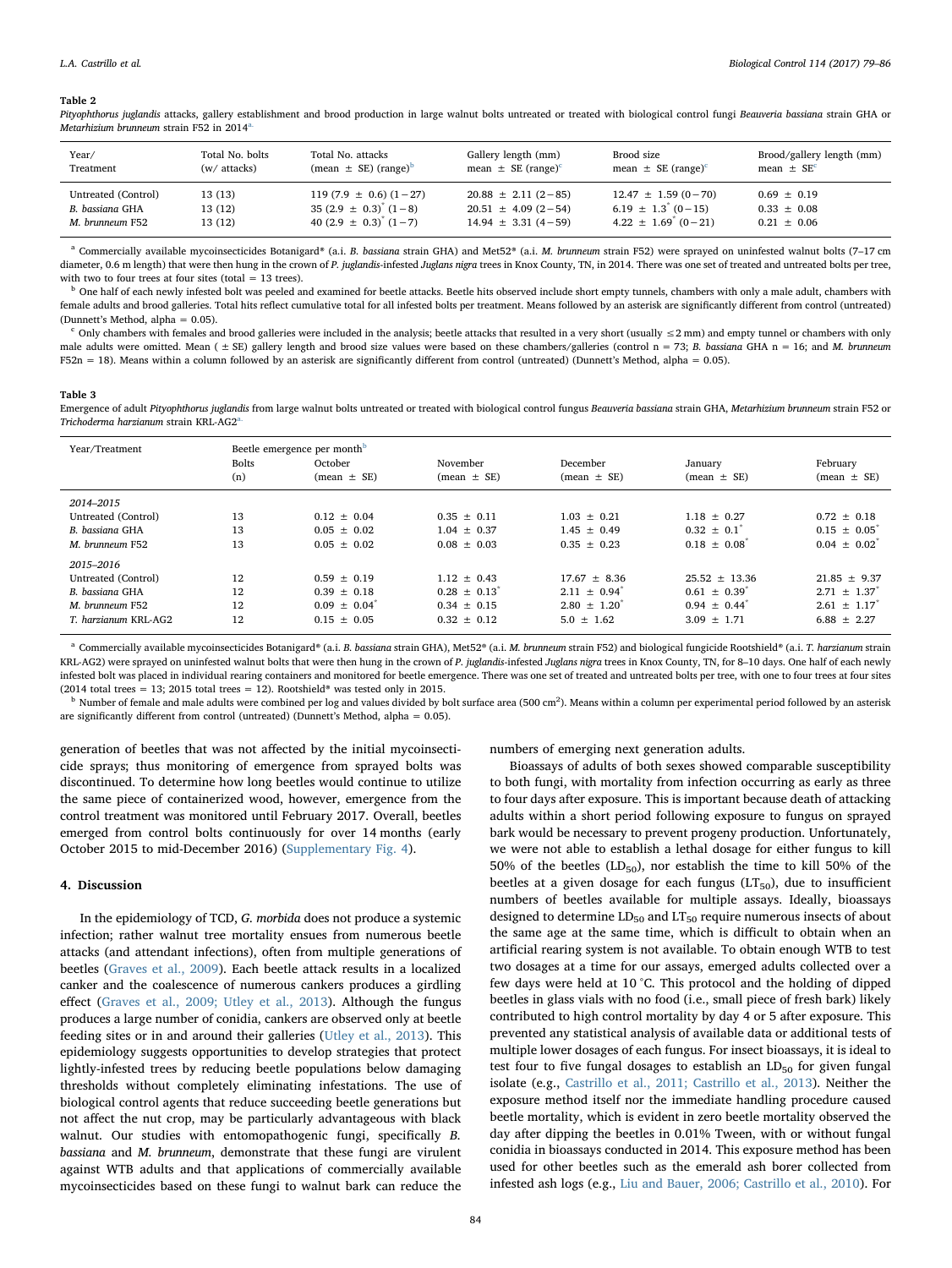this beetle, however, ash foliage was provided during the assay period of 6 days. In bioassays of the ambrosia beetles Xylosandrus germanus and X. crassiusculus, with fungal suspension applied using a spray tower, no food was provided, however, and control adults remained alive for ≥7–9 days, respectively ([Castrillo et al., 2011; Castrillo et al., 2013](#page-7-24)). These results show that ideal insect holding conditions to minimize control mortality during a bioassay vary among different insect species.

The complimentary walnut bolt assays provided additional evidence on the impact of these fungi on beetle survival and brood production. Although the small walnut bolt assays did not reveal any significant differences in gallery length, brood size, or brood per gallery between untreated and mycoinsecticide-treated bolts, attacks were initiated less frequently on small bolts treated with B. bassiana GHA or M. brunneum F52 compared to untreated bolts ([Table 1\)](#page-4-0). In field studies, treatment of large walnut bolts with B. bassiana GHA and M. brunneum reduced the mean number of attacks per bolt by at least 66% and the observed mean brood size by at least 50% relative to control logs ([Table 2\)](#page-5-0). With the large bolts hung in the crown of infested J. nigra, the numerous beetles present and attacking these logs in the field provided the beetle numbers necessary to show treatment effects. Furthermore, treatment with either B. bassiana GHA or M. brunneum F52 greatly reduced the number of WTB adults that emerged from bolts from December through February, following 8–10 d of exposure to field populations of WTB in late August or early September ([Table 3](#page-5-1)). Given the relatively low emergence of WTB adults in October and November (which may have included emergence of the parental adults that attacked the bolt in the field), the increased emergence from December through February likely represented emergence of the next WTB generation. The contrast between untreated and mycoinsecticide-treated bolts was most evident during this period of peak emergence observed in the months of December to February from the incubated bolts. This reduced emergence may have been due to reduced number of beetle attacks, mortality of adults exposed to fungus as they tunneled into treated bolts, or a combination of both.

The pattern of sharply increasing emergence after February 2016 indicated that walnut twig beetles were re-attacking the bolts within the container and producing additional brood generations. Because this increase was observed in all treatments, it suggests that the entomopathogenic fungal treatments were no longer effective, likely due to reduced conidial viability, on the bark surface. The decline in viability of fungal conidia on these logs is likely slower compared to logs continuously exposed to field conditions of UV light and rainfall [\(Braga](#page-7-26) [et al., 2002; Castrillo et al., 2010; James et al., 1995; Moore et al.,](#page-7-26) [1993\)](#page-7-26). With limited residence time of viable entomopathogen spores on walnut logs, it is therefore expected that treatment effects would not persist beyond the first brood generation of beetles that emerged following field exposure. These results support the idea that multiple treatments in a single season, timed to coincide with peak WTB flights and attacks, would likely be more efficacious at reducing WTB populations than a single treatment. This strategy concurs with the recommended re-treatment interval for these commercial products that varies with the pest management program being applied and requires pest scouting to determine optimal application frequency.

Examination of nuptial chambers with female adults in treated bolts showed sporulating cadavers evident of fungal infection, but infection was observed only in a few immatures in their galleries. This is in contrast to similar studies on ambrosia beetle where cadavers of foundresses infected with either B. bassiana or M. brunneum produce conidia that could also infect her brood, sometimes killing up to 100% in the gallery ([Castrillo et al., 2011; Castrillo et al., 2013\)](#page-7-24). Unlike ambrosia beetles with a single gallery housing mixed brood stages along with the foundress or the foundress blocking entrance to the gallery, WTB larvae are found in separate tunnels branching perpendicular from the initial egg chamber. This separation from an infected parent minimizes the chances of exposure to inocula and could reduce the likelihood of infection in developing brood.

The reduction in beetle brood size in galleries and subsequent population build up in mycoinsecticide-treated bolts result in part from lower number of beetle attacks. This decrease may be due to the repellency of the mycoinsecticides to the beetles, which could be due to the fungus/active ingredient, the formulation, or a combination of both. Other studies have shown repellency of M. anisopliae conidia and mycelia to some insects, including bruchids (Caryedon serratus; [Ekesi et al.,](#page-7-27) [2001\)](#page-7-27), scarabs (Popillia japonica; [Villani et al., 1994](#page-7-28)), and termites (Coptotermes formosanus and Macrotermes michealseni; [Sun et al., 2008;](#page-7-29) [Mburu et al., 2009,](#page-7-29) respectively). Adults of the flower bug (Anthocoris nemorum) and ladybirds (Coccinella septempunctata) have been observed to also avoid B. bassiana conidia [\(Meyling and Pell, 2006; Ormond](#page-7-30) [et al., 2011\)](#page-7-30). Similarly, field studies by Castrillo et al. (unpublished) on the ambrosia beetle X. germanus have also shown reduced number of attacks on beech bolts sprayed with either Botanigard® or Met52®. The lowest number of attacks per fungus was observed on bolts sprayed with the highest concentration of each mycoinsecticide, and dilution of the products by 1:10 and 1:100 significantly reduced repellency (Castrillo et al., unpublished). This repellent effect of entomopathogenic fungi could be an important component of insect control, especially against burrowing beetles, and the determination of an economically practical rate that can significantly reduce attacks and kill those that still tunneled would be helpful in the development of a feasible control strategy.

In contrast to the mycoinsecticides tested, the biological fungicide did not reduce beetle brood production, indicating that either this fungus had no impact on G. morbida or that any negative interaction between the mycoparasite and the symbiont did not impact beetle gallery establishment or reproduction. Since WTB feeds on the phloem and not the symbiont, any negative interaction between these fungi may not be detrimental to the beetle. It may still be worth examining possible competition between T. harzianum or another biological fungicide and G. morbida, as this could help control TCD. Preliminary in vitro competition studies between isolates of G. morbida from Knox County, TN, and T. harzianum strain KRL-AG2 showed negative interactions, with the mycoparasite growing over the fungal pathogen (Castrillo, unpublished data). These are in vitro studies, however, and additional tests should be conducted on wood material to examine interspecies interactions under more natural conditions. Should T. harzianum prove to be an effective antagonist against G. morbida, a twopronged approach to control TCD by combining an entomopathogenic fungus and T. harzianum, however, would require interaction assays between these biological control fungi to determine their compatibility.

A combination of laboratory and field studies to evaluate entomopathogenic fungi provided evidence of the potential of these fungi as control agents against TCD. Although the use of beetles collected from infested logs in laboratory assays proved challenging, the current rearing protocol using infested logs still provided enough beetle to show comparable susceptibility of both sexes to both B. bassiana GHA or M. brunneum F52. Given the effective reduction of next-generation adults from sprayed bolts, additional field studies to determine effective and economical application strategies (i.e., optimal spray rates, frequency, and timing) on branches and stems of live trees is warranted, and may lead to an environmentally acceptable strategy for reducing the impact of TCD on individual walnut trees.

# Acknowledgments

We thank Jackson Audley (University of Tennessee, Knoxville, TN), Andrew Tait (North Carolina State University/Camcore, Asheville, NC), Richard Vaughn (USDA ARS, Ithaca, NY) for technical assistance, and Jennifer Juzwick (USDA Forest Service, St. Paul, MN) for permission to use unpublished data. We also thank Richard Humber (USDA ARSEF Culture Collection, Ithaca, NY) for providing strain ARSEF 5198, Matthew Krause (BioWorks, Victor, NY) for providing Rootshield® WP, and Steve Wraight (USDA ARS, Ithaca, NY) for statistical advice. This